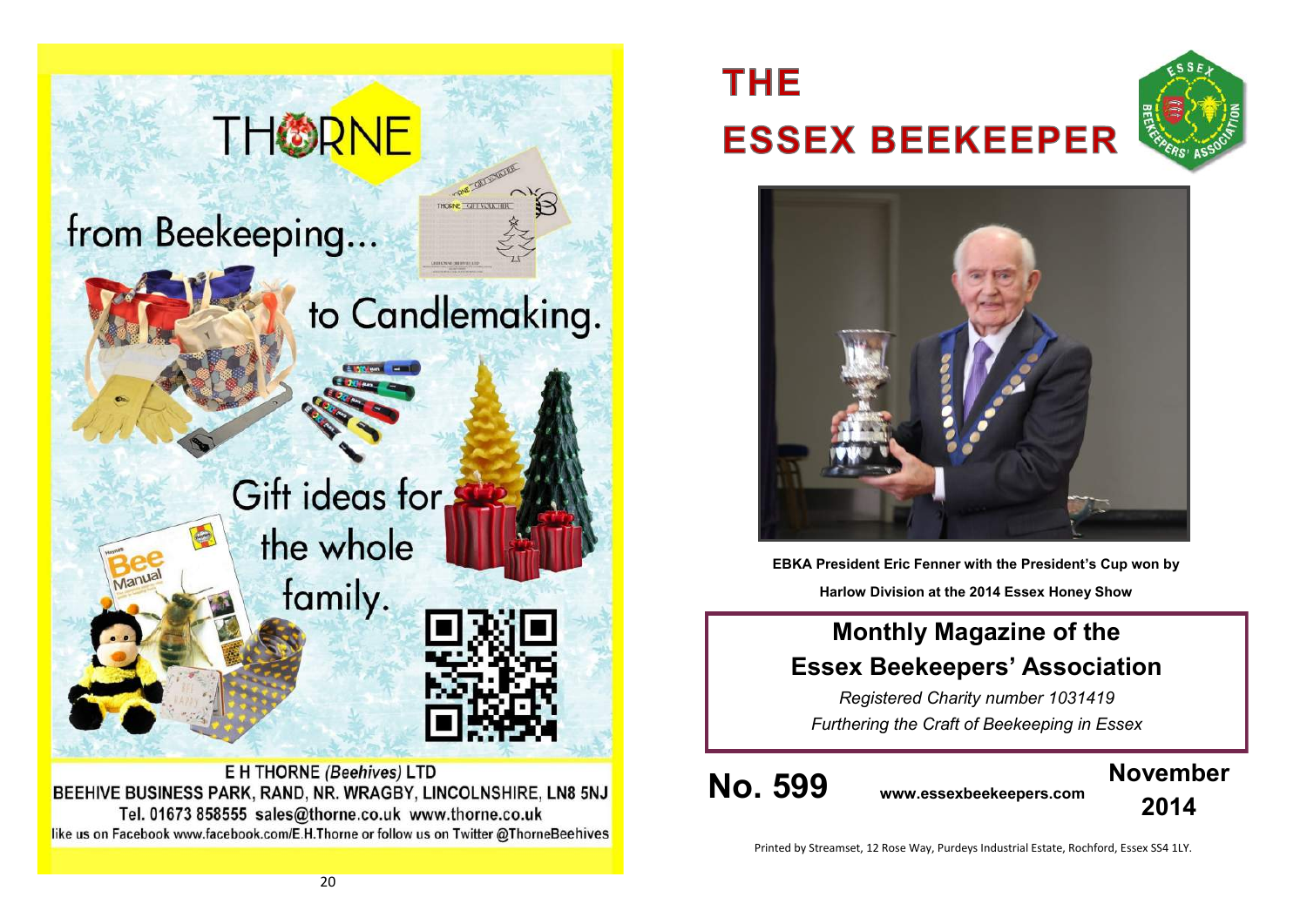### **Divisional Meetings**

#### **November & December 2014**

| 6 Nov  | Thursday<br>8.00pm  | <b>Harlow</b>           | 'Mead Making' - Mike Barke<br>Finalising Divisional Programme for 2015                                     |
|--------|---------------------|-------------------------|------------------------------------------------------------------------------------------------------------|
| 7 Nov  | Friday<br>8.00pm    | Romford                 | 'Products from the Hive' - Speaker tba<br>Chadwick Hall, Main Road, RM2 5EL                                |
| 17 Nov | Monday<br>7.30pm    | <b>Chelmsford</b>       | "Beekeeping in London' - David Lockie, The Link,<br>Rainsford Rd, Chelmsford CM1 2XB                       |
| 19 Nov | Wednesday<br>7.00pm | Saffron<br>Walden       | 'Beating Varroa' - 6 members share their methods.<br>The Crown, Little Walden CB10 1XA.                    |
| 19 Nov | Wednesday<br>7.30pm | Dengie 100<br>& Maldon  | Members meeting. The Norton PH, Cold Norton CM3<br>6JE                                                     |
| 20 Nov | Thursday<br>7.30pm  | <b>Epping</b><br>Forest | 'Gardening for pollinators' - Mark Patterson.<br>Chingford Horticultural Hall.                             |
| 26 Nov | Wednesday<br>7.30pm | <b>Southend</b>         | Tbc - W I Hall, Bellingham Lane, Rayleigh.                                                                 |
| 28 Nov | Friday<br>7.30pm    | <b>Chelmsford</b>       | Annual Beekeepers' Supper, Millennium Hall, Great<br>Baddow, Chelmsford                                    |
| 4 Dec  | Thursday<br>8.00pm  | <b>Harlow</b>           | Christmas party & AGM preparation.                                                                         |
| 5 Dec  | Friday<br>8.00pm    | Romford                 | Christmas Social.<br>Chadwick Hall, Main Road, RM2<br>5EL                                                  |
| 11 Dec | Thursday<br>7.30pm  | Epping<br><b>Forest</b> | Christmas Social at Chingford Horticultural Hall. Ep-<br>ping Forest members free—charge for others.       |
| 14 Dec | Sunday<br>From 1pm  | <b>Southend</b>         | Christmas Drinks, etc at The Roebuck PH Rayleigh.<br>Family and friends welcome, informality is the theme. |
| 17 Dec | Wednesday<br>7.30pm | Dengie 100<br>& Maldon  | Members Meeting. The Norton PH. Cold Norton CM3<br>6JE                                                     |
| 19 Dec | Friday<br>8.00pm    | <b>Braintree</b>        | Constitutional<br>Christmas<br>Social<br>Evening.<br>Club.<br><b>Braintree CM7 1TY</b>                     |

*Photographs of the EBKA Annual Conference by Jean Smye*

*The views expressed in any article are those of the authors and do not necessarily represent the views of the EBKA.*

#### **Who's who and how to contact them**

**President of EBKA** *Eric Fenner* Hon Member BBKA Hon CLM EBKA

| Trustees:                   |                                                            |                                                                      |                              |                                                                                                                     |
|-----------------------------|------------------------------------------------------------|----------------------------------------------------------------------|------------------------------|---------------------------------------------------------------------------------------------------------------------|
| Chairman:                   |                                                            | Walden, Essex. CB10 2LF. email chair@ebka.org                        |                              | Richard Ridler, Old Barn House, 36, Walden Road, Sewards End, Saffron<br>tel. 01799 218 023                         |
| Secretary:                  | Michael Webb<br>email                                      |                                                                      |                              | 19 Ingrebourne Gardens, Upminster, Essex RM14 1BQ<br>gsecebka@virginmedia.com tel. 01708 250 606 / 07712 490 511    |
| Treasurer:                  | Bob Manning                                                | 12, Moorland Close, Collier Row, RM5 2AB<br>email treasurer@ebka.org |                              | tel: 01708 760 770                                                                                                  |
| <b>Divisional Trustees:</b> |                                                            |                                                                      |                              |                                                                                                                     |
| <b>Braintree</b>            |                                                            | James Jolley                                                         |                              | mrjolley@live.co.uk                                                                                                 |
| Chelmsford                  |                                                            | <b>Richard Alabone</b>                                               |                              | r.alabone@sky.com                                                                                                   |
| Colchester                  |                                                            | Lee Bartrip                                                          |                              | leebartrip@gmail.com                                                                                                |
| Dengie Hundred & Maldon     |                                                            | Glenn Mayes                                                          |                              | trustee@dmbka.org.uk                                                                                                |
| <b>Epping Forest</b>        |                                                            | <b>Ian Nichols</b>                                                   |                              | ian@iannichols.demon.co.uk                                                                                          |
| Harlow                      |                                                            | Mike Barke                                                           |                              | mjbarke@googlemail.com                                                                                              |
| Romford                     |                                                            | Pádraig Floyd                                                        |                              | psafloyd@yahoo.com                                                                                                  |
| Saffron Walden              |                                                            | Janice Grieve                                                        |                              | janicegrieve@gmail.com                                                                                              |
| Southend                    |                                                            | Marquerita Wilson                                                    |                              | philandritawilson@sky.com                                                                                           |
| <b>Divisional Contacts:</b> |                                                            |                                                                      | To contact a local Division: |                                                                                                                     |
|                             |                                                            |                                                                      |                              | <b>Braintree:</b> Colleen Chamberlain 01279 876 333 Chelmsford: Brian Spencer 01245 490 843                         |
|                             | Colchester: Morag Chase 01206 522 576                      |                                                                      |                              | D.H. & Maldon: Carlie Mayes 01245 381 577                                                                           |
| Harlow:                     | Nick Holmes 07730 735 752                                  |                                                                      |                              | Epping Forest: Robin Harman 07971 237 312                                                                           |
|                             | <b>Romford: Pat Allen 01708 220 897</b>                    |                                                                      |                              | Saffron Walden: Jane Ridler 01799 218 023                                                                           |
|                             | Southend: Chad Colby-Blake                                 | 01702 302 209                                                        |                              |                                                                                                                     |
|                             | <b>EBKA Education Contact:</b>                             |                                                                      | 01799 218 023                | Jane Ridler Old Barn House, 36 Walden Road<br>Sewards End, Saffron walden, Essex CB10 2LF<br>jane.ridler@uwclub.net |
|                             | <b>The Essex Beekeeper Magazine:</b>                       |                                                                      |                              |                                                                                                                     |
| Editor:                     | Jean Smye,                                                 |                                                                      | email:                       | jsmye@sky.com                                                                                                       |
| Advertising:                | Jean Smye                                                  |                                                                      | email:<br>tel. 07731 856 361 | jsmye@sky.com                                                                                                       |
| Web site:                   | Nick Holmes                                                |                                                                      | email:                       | webmaster@essexbeekeepers.com                                                                                       |
|                             | <b>Distribution and Mailing Secretary:</b>                 |                                                                      | Mary Heyes                   | tel. 01702 588 009<br>email:<br>ml.heyes@virgin.net                                                                 |
|                             | <b>Regional Bee Inspectors for EBKA Region:</b>            |                                                                      |                              |                                                                                                                     |
| Julian Parker               | Epping Forest and Romford Divisions (excluding Brentwood): | julian.parker@fera.gsi.gov.uk                                        |                              | tel. 07775 119 469                                                                                                  |
| All other Divisions:        |                                                            |                                                                      |                              |                                                                                                                     |

19

Keith Morgan keith.morgan@fera.gsi.gov.uk tel. 01485 520 838 or 07919 004 215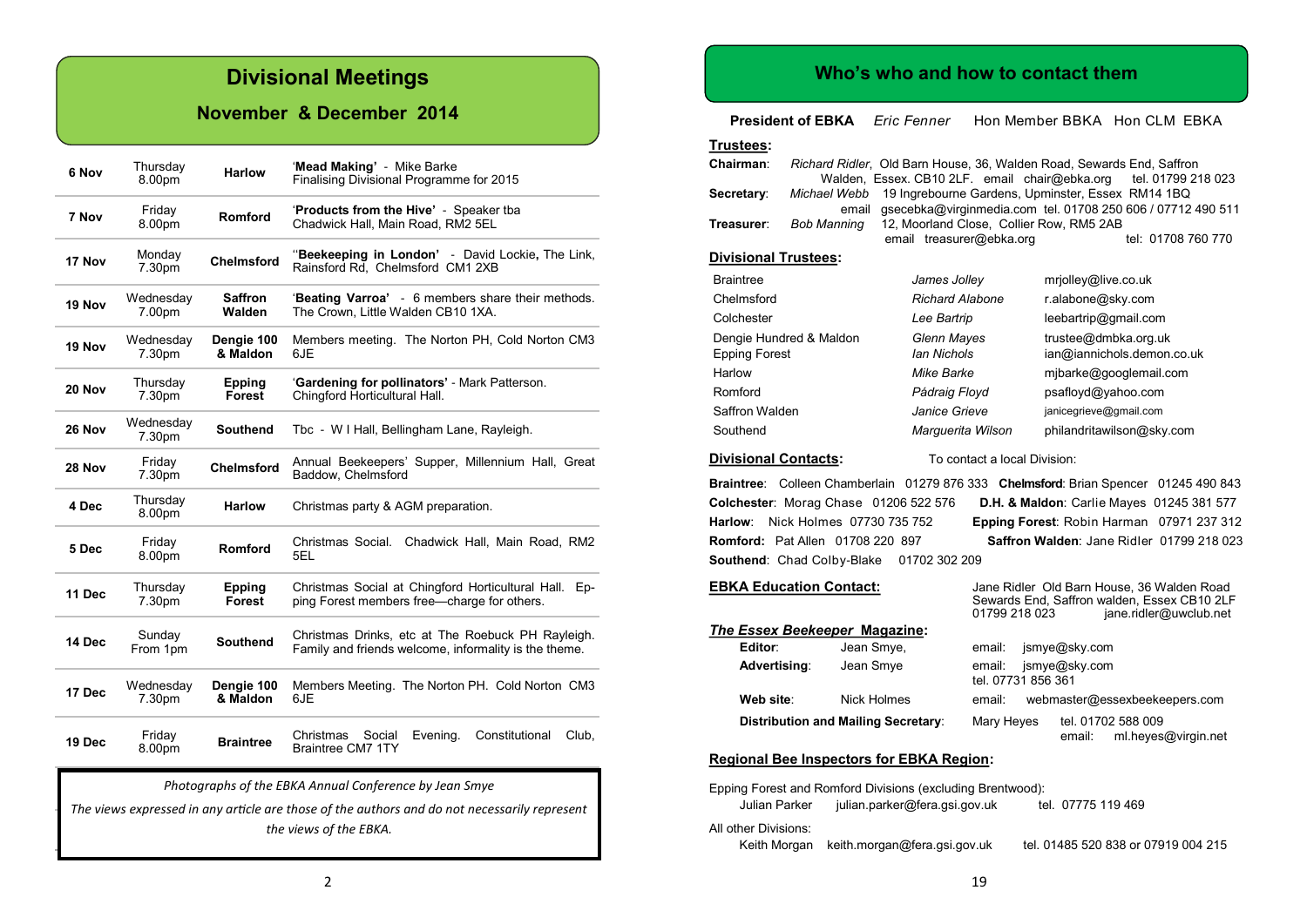- A recommendation that the BBKA take a more positive approach in representing members' and associations' concerns regarding the use of neonicotinoids; and
- A clarification and possible extension of the risks covered by the BBKA Members' Insurance policy.

The recommendations by the group detailing enhancements to the website were accepted by the CEC and implementation of these changes can now proceed.

#### **Electronic communications : Website Working Group**

#### **Electronic delivery of** *The Essex Beekeeper*

The CEC reviewed the responses from Divisions regarding the trial of issuing the monthly magazine in both electronic and paper format. There clearly was a demand from members for receiving *The Essex Beekeeper* in both formats - electronically and a paper copy. It was agreed to continue with this practice and also to allow each Division the flexibility of whether to make a charge for sending the magazine to members in the post.

#### **EBKA Library Books**

Some Divisions have taken books previously held at Writtle College and those remaining are to be offered for sale to members at this year's conference.



#### **Moisture content of honey**

Some people are not too clear of what moisture content is permissible in honey and how this can be ascertained. The statutory document that governs our honey sales is The Honey Regulations and Schedule 2, section 2 states that in general honey should not have a moisture content greater than 20%. Heather honey (calluna) and Baker's honey are allowed more moisture, with an upper limit of 23%. Just to complicate matters further, Baker's honey made from heather is allowed an upper limit of 25%. Baker's honey is usually classified as such because it has been downgraded in some way, such as the beginnings of fermentation, or it has a 'foreign taste or odour'. It is intended for industrial use, or for use in other foodstuffs which are then processed. As only very few of us take our bees to heather, we can concentrate on the 'general' category, so our honey should not exceed 20% moisture content.

Below 20%, honey stands a much better chance of not fermenting. The lower the moisture content, the less chance of fermentation. Bees reduce the moisture content of their stores to a level where they won't ferment, before capping them off. This is why we tend to take only capped honey for extraction. If it is capped then we can be pretty sure that the moisture content is below 20%. What about uncapped honey? Many beekeepers conduct a simple test to see if their honey can be taken. They shake the unsealed frame, in question, over the super from which it came. If liquid spills from the cells, it is assumed that the honey cannot be taken. If there is no spillage, then it is thought to be safe to take. Whereas this is a rough guide to moisture content, it cannot be presumed as a guarantee. The safest way of ensuring that your honey is below the required moisture limit is by using a refractometer. These are available from beekeeping equipment suppliers, but at a somewhat extortionate price of around £80.00. A very similar product can be obtained from a well known online auction site for as little as £20.00 inc. p&p. Do make sure that you are buying a refractometer which will specifically measure the moisture content of honey, as there are different sorts available. You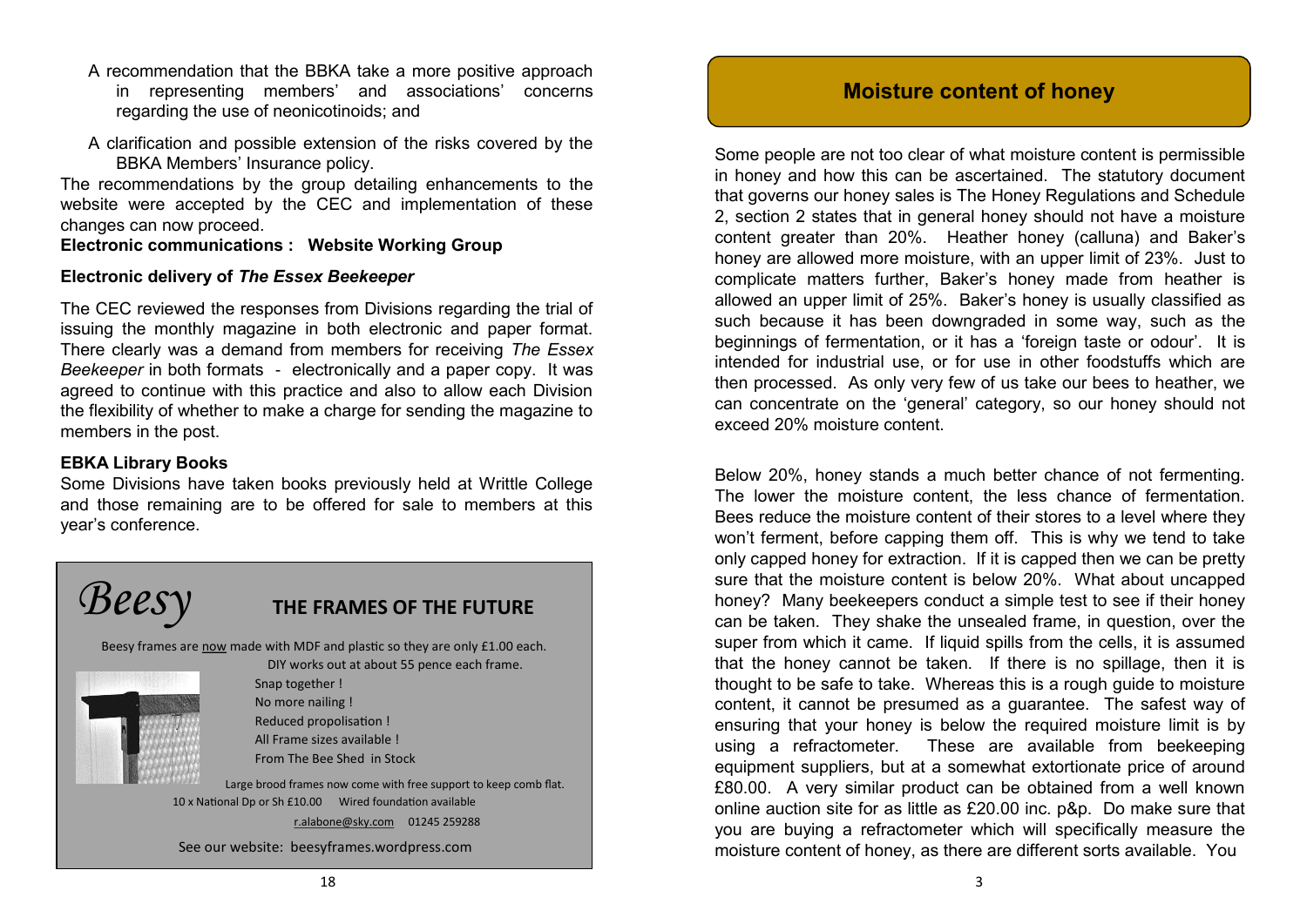should calibrate it before use and it should come with a register block (small glass block) and calibration oil. Using a refractometer could not be simpler. There is a transparent plastic flap covering a blue plastic screen. Lift the flap and smear honey on the blue screen. Hold it up to the light, look through the eyepiece, which can be focused, and spot where the blue and clear areas meet. Read the right hand scale where these meet and that is your moisture content.

Earlier I mentioned the chance of fermentation being the reason for regulating moisture content. Where the 20% figure comes unstuck is with honey that has set. *'Once the honey has crystallized the fluid between the crystals is diluted by removal of solids, and rises by some 4 – 6% in water content. This brings most honey into the range where fermentation can occur' (Guide to Bees & Honey — Ted Hooper).* It is therefore a good idea to ensure that set honey is well below the 20% mark, but by how much will depend on the variety of honey, as different set honeys have different crystal sizes, and that will determine the percentage of moisture which is safe.

Somerton & District BKA - *via ebees*

### **Bumble Bee Books (New & Old)**

**Ash View, Tump Lane Much Birch, Hereford HR2 8HP 01981 540 907**

> **22 Bumble Bee Posters £3.50 (£7.75 in tube by post)**

> > **Access/Visa welcome**

**[www.honeyshop.co.uk](http://www.honeyshop.co.uk)**

**Write for our new list in December**

I would like to thank all those who helped in whatever way, no matter how small. Putting together a conference (as some of you will know) is something of a challenge so any help is a relief. I would however like to thank in particular David Blackwood for being compere and his seasoned guidance in preparations, Vernon Amor and Marguerita Wilson who have put in a lot of personal time to liaise with speakers, caterers, and other members of the County membership to get this show on the road.

I was a pity that no Harlow representatives (other than EBKA's honoured President, Eric Fenner and Roy Cropley with a trade stand) were present at the Conference. I didn't really see the point in publically giving out certificates and cups that acknowledge the good and worthwhile achievement of fellow members when so many of those having awards were not present to receive them. We clapped to ghosts.

### **Notes from the Central Executive Committee (CEC) Meeting on 25 September 2014**

Items reviewed at the above meeting included:

#### **Capitation rates**

The CEC agreed unanimously that subscriptions for the EBKA single membership for 2015 would remain at £31.50; the same as last year. By holding fees at the 2014 level, the EBKA will absorb from central funds the BBKA capitation which has risen by £1 to £18.

#### **BBKA Annual Delegates' Meeting (ADM)**

The EBKA would be sending propositions to the BBKA ADM to be held in January 2015. The CEC reviewed whether to second a proposition from another association as well as considering our own submissions. EBKA propositions are likely to include:-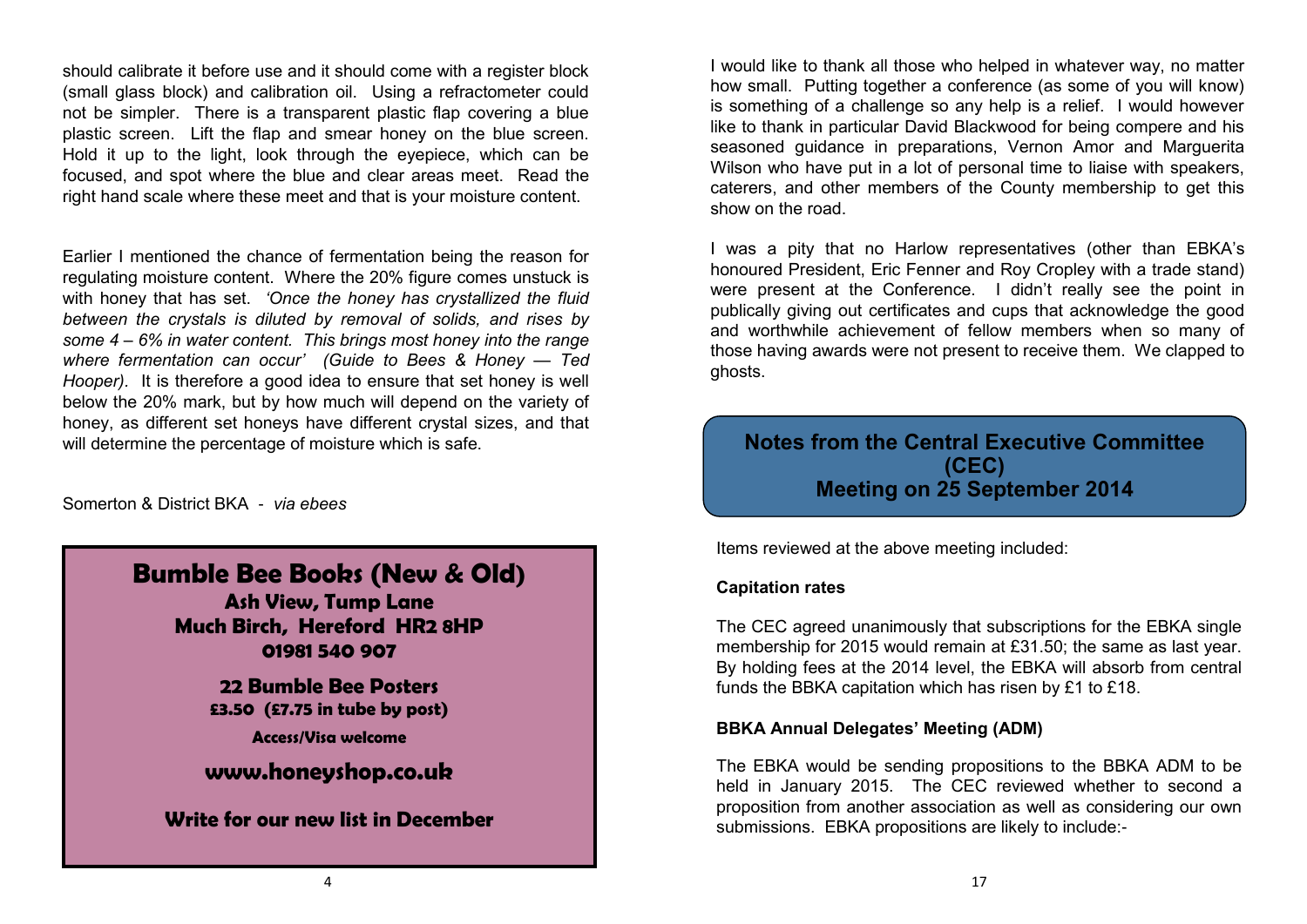developed systems to fight any condition. I think Heidi was trying to say something similar. She recounted how when treating her bees in the early years of her beekeeping she would hear the roar of the bees to the chemicals in the colony. This made her begin to question if this was the right thing to do. Yes it worked, but did it weaken the bees and leave them vulnerable to other conditions that we then had to treat for?

I have used MAQ strips these past few years. It works well. This year I noticed that a few colonies reacted strangely. A large number of bees, maybe 1/3 of the colony, clustered outside the colony front and remained there over night as the formic acid did its thing inside. So bad was the environment the bees removed themselves from it in droves like we would if there was a fire in our house. It does make me wonder



Our last speaker was **Terry Clare** who covered the necessities for successful Queen rearing and was a good balance, on reflection, to the morning's talks which were more alternative in their views. As with any conference the next speaker is always able to comment and interact with points raised in the previous presentations and Terry did highlight a few things in his talk.

He began by highlighting that beekeepers have responsibility; to our bees, us and the public which should be considered at all times. He also made the point that essentially British beekeepers are 'small' beekeepers with most having no more than 4 hives; real hobbyist beekeepers. With 25,000 beekeepers in the UK, that is a tiny number compared to most other EU countries. Terry went on to cover the characteristics we look for in our bees, the stock we use and the need for diligence in disease checking to raise healthy queens along with a good supply of mixed pollen and lashings of foodstuff. He did put an interesting perspective on Swarming. Swarming is preservation, not reproduction. He puts forward that why would a colony swarm unless a survival trigger has tripped to tell the bees that resources are not good here and it is time to preserve themselves and send out colonies to other areas. Fortunately, we had time spare at the end and did hold a questions forum but due to travel commitments Nicola and Heidi were not present to partake, so Terry held the floor and imparted further gems of wisdom before the close.

#### **Trophy Winners at the 2014 EBKA Essex Show**

#### **Presented at the Annual Conference on 11 October**

| <b>Award</b>                                                                                       | Winner      | <b>Division</b>  |
|----------------------------------------------------------------------------------------------------|-------------|------------------|
| <b>Burt Challenge Cup</b><br>Class 11a - 11b Best container of<br>cut comb honey                   | Vi Taylor   | <b>Braintree</b> |
| <b>Dearman Cup</b><br>Class 39<br>12 Jars soft set honey                                           | Jim McNeill | Romford          |
| <b>Ford Trophy</b><br>Classes 2, 3, 6, 7, 8, 9, 10, & 12<br>Most points in extracted honey classes | Eric Fenner | Harlow           |
| <b>Horton Cake Cup &amp; Knife</b><br><b>Classes 22 &amp; 26</b><br>Best honey fruit cake          | Mike Barke  | Harlow           |
| <b>Mallinson Cup</b><br>Classes 35 & 36<br>Best exhibit of cast & uncast candles                   | Jim McNeill | Romford          |
| <b>Ongar Cup</b><br>Class5 Frame of extractable honey                                              | John Riley  | Southend         |
| <b>President's Cup</b><br>Division gaining highest total number of<br>points in all Classes        | Harlow      |                  |
| <b>Holmes Cup</b><br>Exhibitor gaining highest number of points<br>in all classes                  | Mike Barke  | Harlow           |
| <b>Tidswell Challenge Bowl</b><br>Most points in all<br>Classes 1 to 12<br>honey classes           | Jim McNeill | Romford          |
|                                                                                                    |             |                  |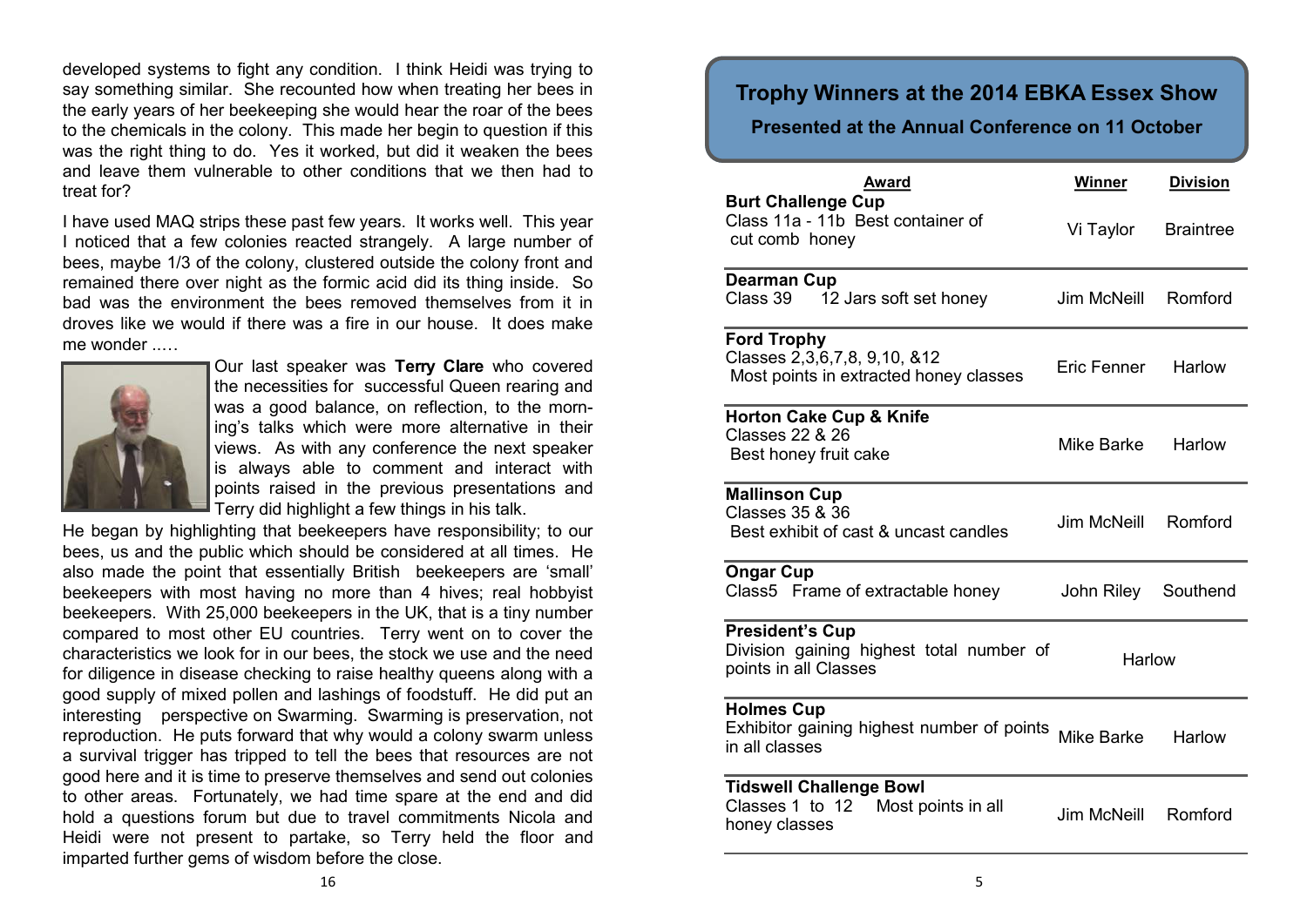

#### **Jersey Cup**

Classes 13 & 21 Best cake of beeswax

**Fiona Adedotun** Colchester Division



**Margaret Clay** Chelmsford Division



**Award Winner Division Devall Award** 

Classes 1 to 41 Novice gaining highest total number of points and an award in Jan French Braintree classes 19 to 21

|                    | <b>Essex Chronicle Cup</b><br>Class 38 12 Jars of clear honey                 | Mike Barke         | Harlow     |
|--------------------|-------------------------------------------------------------------------------|--------------------|------------|
|                    | <b>Chelmsford Wine Circle-</b>                                                |                    |            |
|                    | Class 14 Best bottle of sweet Mead                                            | Mike Barke         | Harlow     |
|                    | Alf Gunn Jubilee Sheld<br>Classes 44 & 45 Best bottle of Metheglin Mike Barke |                    | Harlow     |
| Walden Wine Shield |                                                                               | Mike Barke         | Harlow     |
|                    | Classes 42 & 43 Best bottle of Melomel                                        | Richard<br>Alabone | Chelmsford |



Our next talk was by **Heidi Herrman** of the **Natural Beekeeping Trust**. I was pleased to note as I took pictures from the back of the hall that the whole audience was stock still and silent, listening intently to her talk. Still, we had mastered the microphone by then, so perhaps that helped! Heidi was originally to speak on 'Varroa Destructor or Varroa Instructor', which in some ways she did, but not quite as I imagined 10

months ago when she informed us of her title. Her talk was effectively a journey of how she came to the conclusions that gave rise to the Natural Beekeeping Trust and why she challenges conventional beekeeping practices. Oddly, it is intertwined with the BBKA debacle of having endorsed in past years pesticide producing companies such as Bayer. Heidi has been keeping bees some 16 years. I think one of the draws to Heidi, if you have opportunity to speak with her, is that she genuinely has a true respect and fascination for beekind. A reverence I have not often encountered amongst British beekeepers and I think this was engendered by her experiences of beekeeping in Europe (notably her homeland; Germany), and where she chanced upon the Biodynamics movement. One thing she highlighted was that the whole concept of beekeeping in Europe is far more Holistic than in Britain on the whole and the bees are far more docile and gentle. She showed a number of pictures of children holding frames of bees without a jot of protection; like the beekeepers who handed them over. Although we sadly did not get a chance to question any of the speakers I dearly wanted to ask Heidi what the attraction was to her hives by the reported large number of Regional Bee Inspectors. At one meeting she reports that 7 bee inspectors came to inspect. Not because there was a disease issue but simply to see and experience her bees and practices. I can't help but think that there must be something to offer us beekeepers here even if you don't buy 100% into the no treatment sphere. Indeed, Heidi highlighted that it was a decision: you had to change all aspects of your beekeeping if you were to practice no treatment in its true form. One thing struck a chord with me. I have often felt that the treatment of chemo or radio therapy which destroys the whole body's immune system and thus leaves it vulnerable an odd practice, rather than target the issue and assist the body's very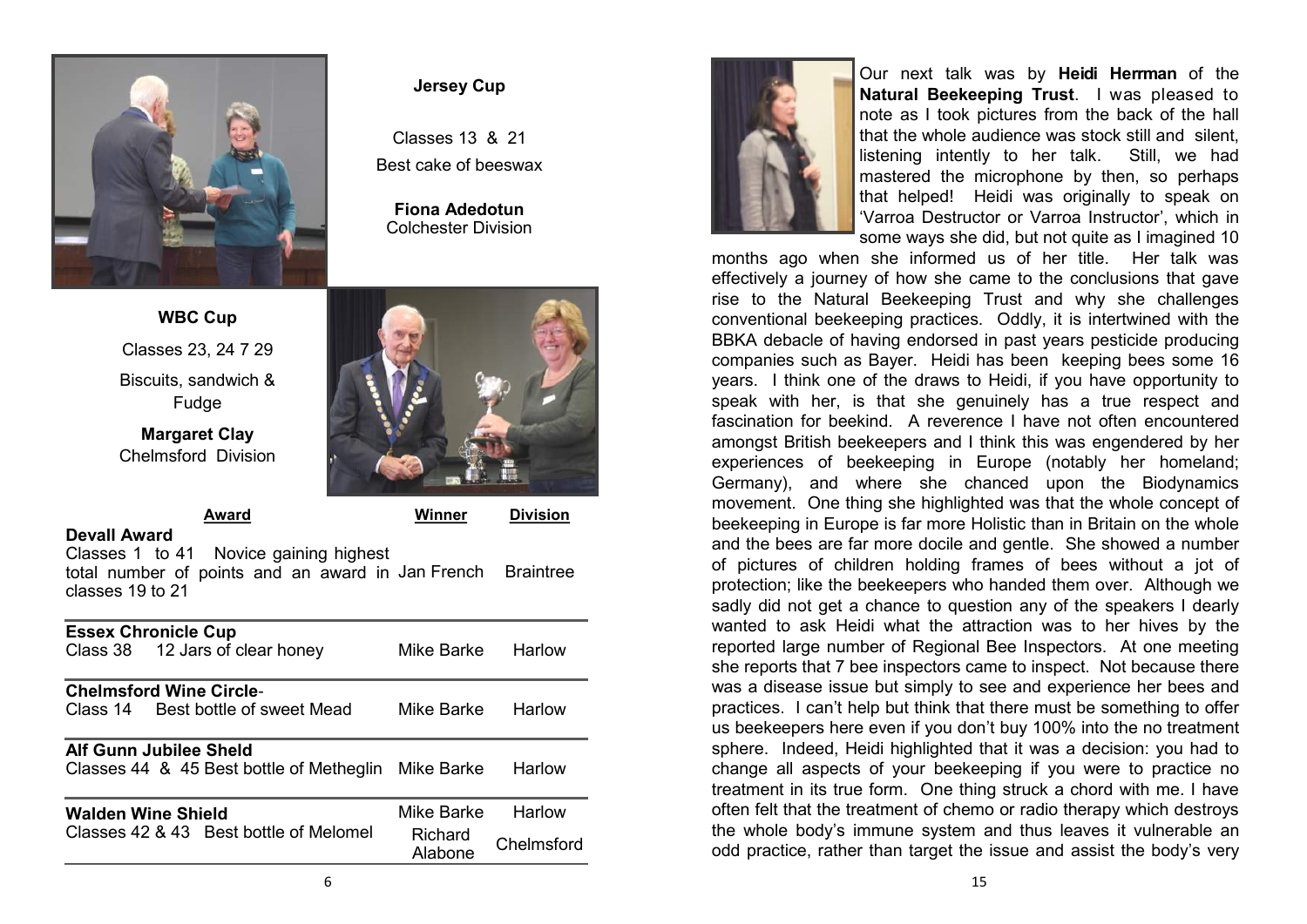

life a little easier; it brings in much needed honey (foodstuff) but more importantly an income. In these places you make your own hives out of those materials you find and colony death or a bad honey harvest can mean a time of famine, or not being able to send your kids to school as you simply do not have the income from honey sales. Bees *for* Development has

been involved in projects in 53 locations around the world including Chechnya, El Salvador, Afghanistan, Chile and Iraq. Nicola focused on current projects in Ethiopia and Kyrgyzstan where the charity helps people to make beekeeping a financially viable option to ease poverty by providing not just beekeeping information but much needed financial guidance and links to co-operatives and other people in the market chain.

Bearing in mind that the hives used (a hollowed log, top bar design hive, a wicker skep etc.) are very rudimentary, the beekeepers seem to bring in a good surplus of honey and whilst they do have similar diseases issues as us they are not as prolific as to cause the level of problems we experience. Nicola explained that the beekeepers in these places practice 'Extensive' beekeeping as opposed to 'Intensive' beekeeping. Intensive practice focuses on maximising honey production and trying to control more of the factors that affect health and honey production - think battery chickens - as you bring a larger population together the health risks increase and the need to control the environment to maintain productivity increases. Extensive practice means that you may have several colonies in the same area (i.e. a tree), but you aren't trying to take the maximum amount of honey from the colony, just want its 'surplus'. Nicola explained that one young beekeeper (15 yrs. old) manages 50 colonies! The whole premise of beekeeping is different, but works exceedingly well.

|                    | Award                                                        | Winner               | <b>Division</b> |
|--------------------|--------------------------------------------------------------|----------------------|-----------------|
| G. A. Taylor Mazer | Class 15 Best bottle of dry Mead                             | Mike Barke           | Harlow          |
| Classes 35 & 36    | <b>Archie Horton Award</b><br>Most points in candles classes | Paul Abbott Southend |                 |
|                    | <b>B.B.K.A. Blue Ribbon</b><br>Best exhibit in the show      | Jim McNeill          | Romford         |



**Eric Fenner presenting Jim McNeill with one of the four trophys he gained at the 2014 Essex Honey Show** 

## **The Bee Shed**

**Approved National Bee Supplies Stockist and Distributor** A Range of Frames and Foundation Hives and Hive Parts, Tools and Equipment Open by Appointment: Please call Wendy on 07764 609 803 or Email: [beeshed@btinternet.com](mailto:beeshed@btinternet.com) **Meepshole, Great Prestons Lane, Stock, Essex CM4 9RL**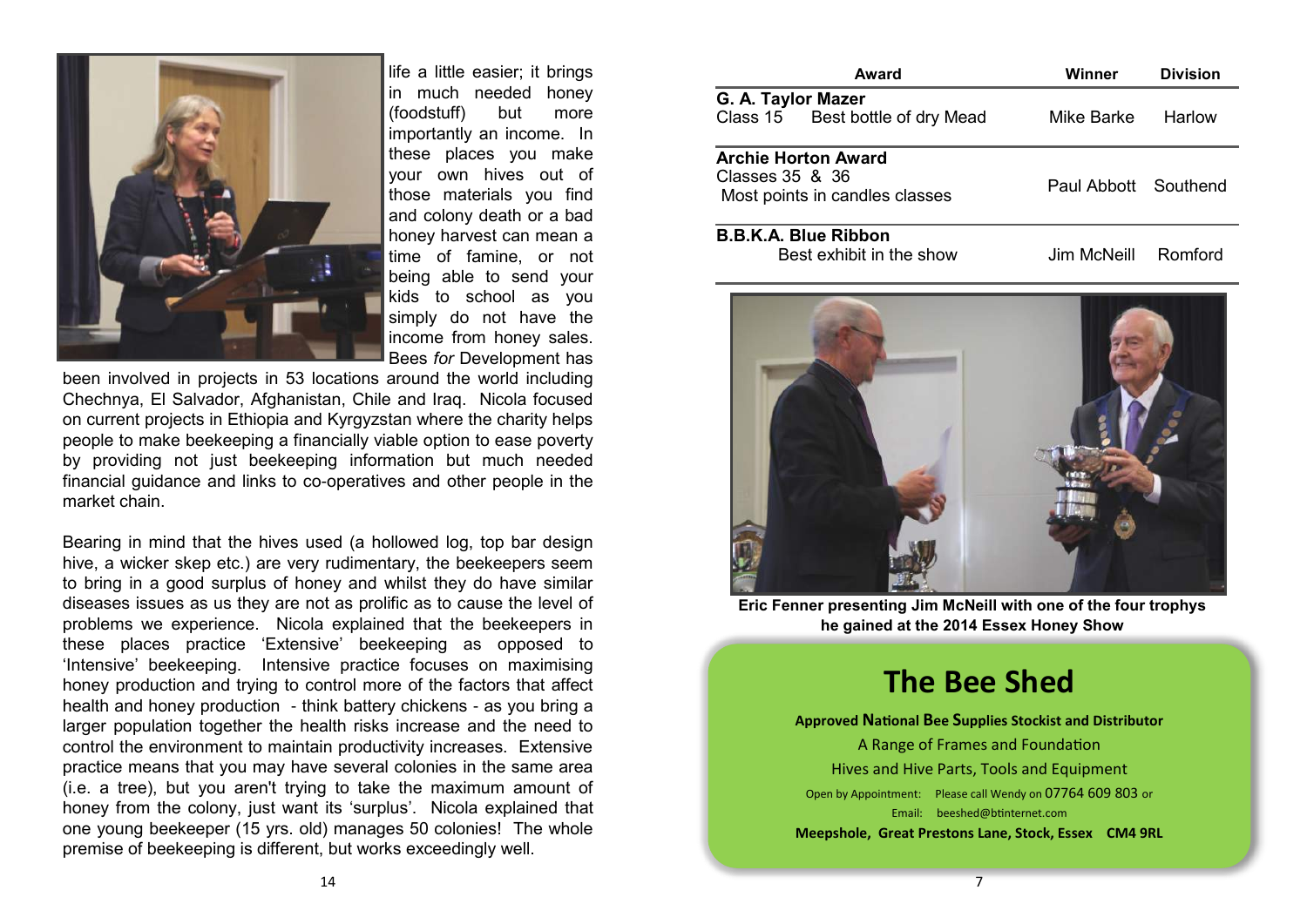### **2014 COUNTY HONEY SHOW REPORT by Jim McNeill — Asst Show Secretary**

**\_\_\_\_\_\_\_\_\_\_\_\_\_\_\_\_\_\_\_\_\_\_\_\_\_\_\_\_\_\_\_\_\_\_\_\_\_\_\_\_\_\_\_\_\_\_\_\_\_\_**

I would like to thank all 46 exhibitors for entering the show, we had 248 exhibits, Martin Buckle, our senior Judge, e-mailed after the show and said "as usual your members put on a good show with almost nothing easily rejected from the judging and a very high allround standard of presentation. Good as any I have seen this year"

The weather was much better this year and the marquee seemed to have people moving around looking at the exhibits most of the time. We need to especially thank Roy Hardwicke & Vi Taylor for doing most of the hard work and extra time they put in before and after the show, Roy getting the trailer to and from the event. Roy got home after 8.30 Sunday, Vi adds up all the points and works out who wins the trophies. She was doing that on Friday till about 11.30pm - both long days on our behalf. So the little bit I do during Friday and get all the credit for seems very small, but it all worked out ok on the day as they say.

Also I would like to thank the Southend members who kept everyone well fed at lunch time and all the refreshments coming round on both days - a cup of tea certainly helps to keep you going even if you don't get time to finish every one while talking to the public, who are very interested in what we do.

### PETER DALBY - PEBADALE APIARIES

For all your beekeeping and apitherapy supplies Large Stock held-all year round Competitive prices; any item not stocked to special order 37 Cecil Road, Cheshunt, Hertfordshire EN8 8TN Tel: 01992 622645 Email: pebadalebees@btinternet.com

Open Mon-Sat (any reasonable time) - CLOSED SUNDAY Telephone before calling - Agent for E H Thorne and Northern Bee Books

### **The 2014 EBKA Annual Conference**

#### Report by Chad Colby-Blake - Southend Division

We have not long finished this year's conference. On the whole I come away thinking it was a good success. Those I spoke to during the conference and at the end seemed satisfied with the conference and I believe left happy and hopefully a bit inspired, having picked up a few facts and ideas which they could use in their own beekeeping practice.

Our (Southend Committee) vision was to cover subjects that we have not heard over the last few years; to visit topics and practices that would challenge us and encourage active discussion on key principles of beekeeping practice, ethics and concepts. Thus we titled the conference 'Beekeeping for All'; which is encapsulated in our divisional objectives.

Attendance was down on previous years. This, however did not seem to injure the sense of occasion. There was plenty of conversation on the tables at the arrival, during coffee breaks and over lunch partly due to meeting acquaintances – the conference is a social occasion after all, partly due to the thought provoking presentations. Our caterers (Affinity1777) did a superb job of feeding the attendees. A two course lunch was provided aside from the teas and coffees and all seemed well disposed to the culinary treats: the honey flapjack went down well with my after dinner coffee. Our Master of Ceremonies (and President of the Southend Division); David Blackwood, did a professional job of introducing speakers and keeping time for proceedings. His management of the lunch queue was second to none.

**Dr Nicola Bradbear** started off the talks with her presentation on the work of **Bees** *for* **Development**. Strangely, Nicola was also at the 2005 conference that Southend hosted so it was like a home from home – well almost! Her talk was well received even if the microphone was minded to thwart the attempt. Whilst the talk covered the who's and what's of the charity, it did a good job of highlighting that beekeeping in third world countries is a means to make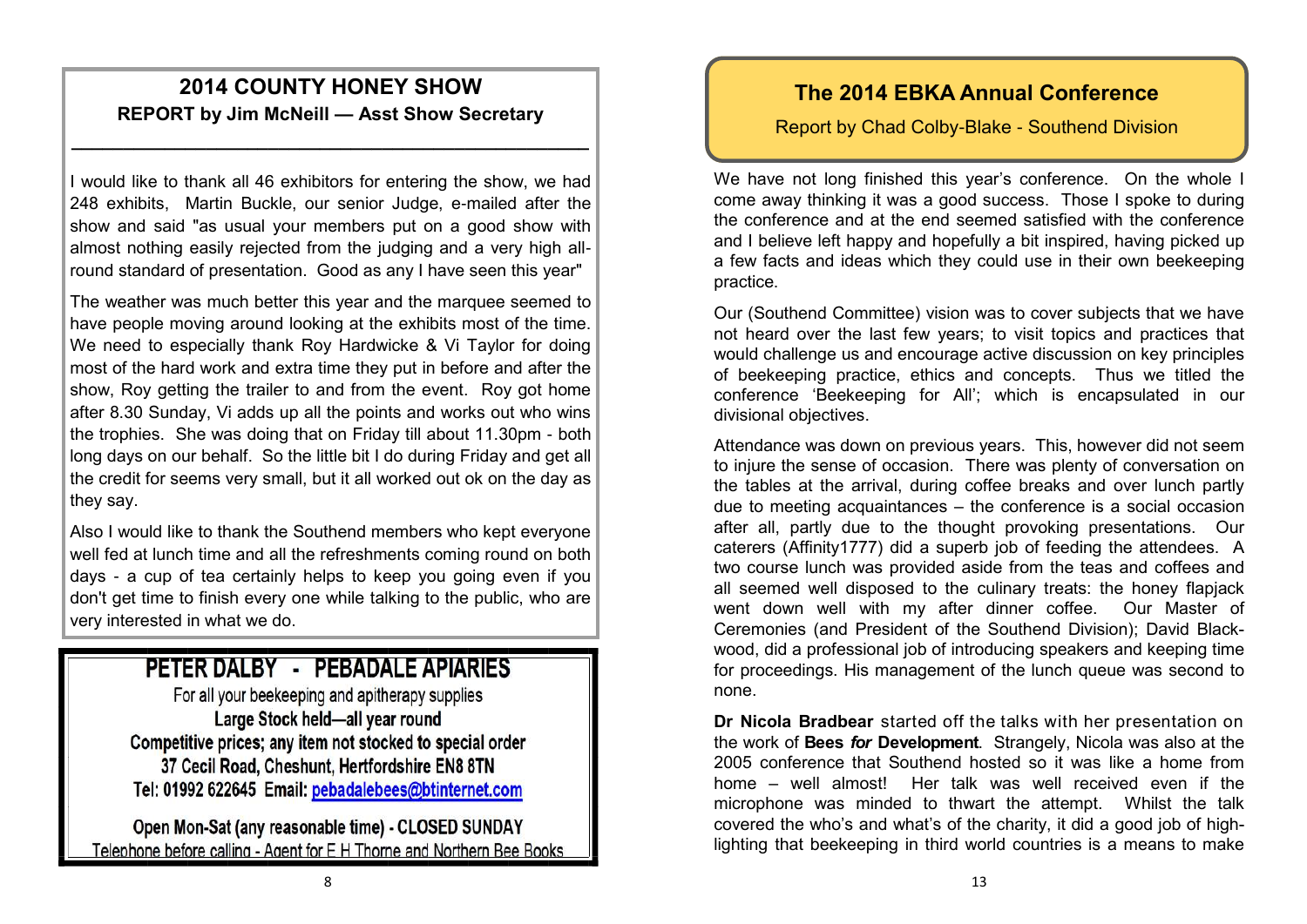**More Honey Show results** 

|            | Class 35                              | <b>Division</b>      | 1st             | M. J. Barke              | Harlow          |
|------------|---------------------------------------|----------------------|-----------------|--------------------------|-----------------|
|            | Pair of beeswax candles moulded       |                      | 2nd             | R. Alabone               | Chelmsford      |
| 1st        | J. Dutney                             | <b>Epping Forest</b> | 3rd             | J. McNeill               | Romford         |
| 2nd        | F. G. Adedotun                        | Colchester           |                 | Class 43                 | <b>Division</b> |
| 3rd        | P. F. Abbott                          | Southend             |                 | 1 bottle dry melomel     |                 |
| <b>VHC</b> | P. J. Learmonth                       | Saffron Walden       | 1st             | R. Alabone               | Chelmsford      |
| HC         | W. Gee                                | Chelmsford           | 2nd             | M. J. Barke              | Harlow          |
| С          | M. Wilson                             | Southend             |                 | Class 44                 | <b>Division</b> |
|            | Class 36                              | <b>Division</b>      |                 | 1 bottle sweet Metheglin |                 |
|            | Pair of beeswax candles - not moulded |                      | 1st             | M. J. Barke              | Harlow          |
| 1st        | J. McNeill                            | Romford              |                 | Class 45                 | <b>Division</b> |
| 2nd        | P. F. Abbott                          | Southend             |                 | 1 bottle dry Metheglin   |                 |
|            | Class 38                              | <b>Division</b>      | 1st             | M. J. Barke              | Harlow          |
|            | 12 jars clear honey labelled for sale |                      |                 | Class 46                 | <b>Division</b> |
| 1st        | M. J. Barke                           | Harlow               |                 | Honey jar label          |                 |
| 2nd        | P. F. Abbott                          | Southend             | 1st             | Jan Riley                | Southend        |
| 3rd        | J. McNeill                            | Romford              | 2nd             | P. Allen                 | Romford         |
|            | VHC F. G. Adedotun                    | Colchester           | 3rd             | P. F. Abbott             | Southend        |
| HC         | E. Fenner                             | Harlow               | <b>VHC</b>      | J. McNeill               | Romford         |
|            | Class 39                              | <b>Division</b>      | HC              | M. J. Barke              | Harlow          |
|            | 12 jars set honey labelled for sale   |                      | C               | W. L. Moore              | Southend        |
| 1st        | J. McNeill                            | Romford              |                 | Class <sub>50</sub>      | <b>Division</b> |
|            | Class 41                              | <b>Division</b>      |                 | <b>Vase of Flowers</b>   |                 |
|            | 1 Colour photograph                   |                      | 1st             | S. Andrews               | Romford         |
| 1st        | I. A. Nichols                         | <b>Epping Forest</b> | 2 <sub>nd</sub> | S. Fairchild             | Chelmsford      |
| 2nd        | W. Gee                                | Chelmsford           | 3rd             | H. Hardwicke             | Chelmsford      |
| 3rd        | P. F. Abbott                          | Southend             | <b>VHC</b>      | P. J. Learmonth          | Saffron Walden  |
|            | VHC R. Hardwicke                      | Chelmsford           |                 | Class 51                 | <b>Division</b> |
| HC         | H. Hardwicke                          | Chelmsford           |                 | <b>Divisional Garden</b> |                 |
| С          | John Riley                            | Southend             | 1st             | S. Andrews               | Romford         |

|     | Class 42                 | <b>Division</b> |
|-----|--------------------------|-----------------|
|     | 1 bottle Sweet Melomel   |                 |
| 1st | M. J. Barke              | Harlow          |
| 2nd | R. Alabone               | Chelmsford      |
| 3rd | J. McNeill               | Romford         |
|     | Class 43                 | <b>Division</b> |
|     | 1 bottle dry melomel     |                 |
| 1st | R. Alabone               | Chelmsford      |
| 2nd | M. J. Barke              | Harlow          |
|     | Class 44                 | <b>Division</b> |
|     | 1 bottle sweet Metheglin |                 |
| 1st | M. J. Barke              | Harlow          |
|     | Class 45                 | <b>Division</b> |
|     | 1 bottle dry Metheglin   |                 |
| 1st | M. J. Barke              | Harlow          |
|     | Class 46                 | <b>Division</b> |
|     | Honey jar label          |                 |
| 1st | Jan Riley                | Southend        |
| 2nd | P. Allen                 | Romford         |
| 3rd | P. F. Abbott             | Southend        |
| VHC | J. McNeill               | Romford         |
| ЧC  | M. J. Barke              | Harlow          |
| C   | W. L. Moore              | Southend        |
|     | Class <sub>50</sub>      | <b>Division</b> |
|     | <b>Vase of Flowers</b>   |                 |
| 1st | S. Andrews               | Romford         |
| 2nd | S. Fairchild             | Chelmsford      |
| 3rd | H. Hardwicke             | Chelmsford      |
| √НС | P. J. Learmonth          | Saffron Walden  |
|     | Class 51                 | <b>Division</b> |
|     | <b>Divisional Garden</b> |                 |
| 1st | S. Andrews               | Romford         |

### **2014 Honey Show Results**

|            | Class 2                | <b>Division</b> |            | Class <sub>7</sub>          | <b>Division</b>  |
|------------|------------------------|-----------------|------------|-----------------------------|------------------|
|            | 1 jar clear honey gift |                 |            | 2 jars medium honey         |                  |
| 1st        | J. McNeill             | Romford         | 1st        | M.J. Barke                  | Harlow           |
| 2nd        | R. Hardwicke           | Chelmsford      | 2nd        | I.A. Nichols                | Epping           |
| 3rd        | P. Abbott              | Southend        | 3rd        | T. Watson                   | Romford          |
| VHC        | P. Hughes              | Chelmsford      | <b>VHC</b> | W.L. Moore                  | Southend         |
| HC         | <b>B.</b> Spencer      | Chelmsford      | HC         | P. Allen                    | Romford          |
| C          | M.J. Barke             | Harlow          | C          | P.H. Rowland                | <b>Braintree</b> |
|            | Class 3                | <b>Division</b> |            | Class 8                     | <b>Division</b>  |
|            | 1 Jar set honey gift   |                 |            | 2 jars Dark honey           |                  |
| 1st        | F.G. Adedotun          | Colchester      | 1st        | I.A. Nichols                | Epping           |
| 2nd        | T.Parrish              | Saffron Walden  | 2nd        | E. Fenner                   | Harlow           |
| 3rd        | J. McNeill             | Romford         | 3rd        | F.G. Adedotun               | Colchester       |
|            | VHC P. Allen           | Romford         | <b>VHC</b> | S. Fairchild                | Chelmsford       |
|            | Class <sub>5</sub>     | <b>Division</b> |            | Class 9                     | <b>Division</b>  |
|            | Frame of honey         |                 |            | 2 jars natural set<br>honey |                  |
| 1st        | John Riley             | Southend        | 1st        | P.J.Learmonth               | Saffron walden   |
| 2nd        | P. Abbott              | Southend        | 2nd        | I.A. Nichols                | Epping           |
| 3rd        | P. Allen               | Romford         | 3rd        | E. Fenner                   | Harlow           |
| <b>VHC</b> | J. McNeill             | Romford         | <b>VHC</b> | M.J. Barke                  | Harlow           |
|            | Class <sub>6</sub>     | <b>Division</b> | HC         | T. Watson                   | Romford          |
|            | 2 jars light honey     |                 |            | Class 10                    | <b>Division</b>  |
| 1st        | J. Dutney              | Epping          |            | 2 jars soft set honey       |                  |
| 2nd        | E. Fenner              | Harlow          | 1st        | R. Hardwicke                | Chelmsford       |
| 3rd        | John Riley             | Southend        | 2nd        | J. McNeill                  | Romford          |
| <b>VHC</b> | P.J.Learmonth          | Saffron Walden  | 3rd        | E. Fenner                   | Harlow           |
| HC         | W.L. Moore             | Southend        | <b>VHC</b> | P. F. Abbott                | Southend         |
| С          | J. McNeill             | Romford         | НC         | M.L. Clay                   | Chelmsford       |
|            |                        |                 |            | <b>IA</b> Michale           | <b>Fasian</b>    |

|            | Class <sub>7</sub>          | <b>Division</b>  |
|------------|-----------------------------|------------------|
|            | 2 jars medium honey         |                  |
| 1st        | M.J. Barke                  | Harlow           |
| 2nd        | I.A. Nichols                | Epping           |
| 3rd        | T. Watson                   | Romford          |
| <b>VHC</b> | W.L. Moore                  | Southend         |
| НC         | P. Allen                    | Romford          |
| C          | P.H. Rowland                | <b>Braintree</b> |
|            | Class 8                     | <b>Division</b>  |
|            | 2 jars Dark honey           |                  |
| 1st        | I.A. Nichols                | Epping           |
| 2nd        | E. Fenner                   | Harlow           |
| 3rd        | F.G. Adedotun               | Colchester       |
| <b>VHC</b> | S. Fairchild                | Chelmsford       |
|            | Class 9                     | <b>Division</b>  |
|            | 2 jars natural set<br>honey |                  |
| 1st        | P.J.Learmonth               | Saffron walden   |
| 2nd        | I.A. Nichols                | Epping           |
| 3rd        | E. Fenner                   | Harlow           |
| <b>VHC</b> | M.J. Barke                  | Harlow           |
| HC         | T. Watson                   | Romford          |
|            | Class 10                    | <b>Division</b>  |
|            | 2 jars soft set honey       |                  |
| 1st        | R. Hardwicke                | Chelmsford       |
| 2nd        | J. McNeill                  | Romford          |
| 3rd        | E. Fenner                   | Harlow           |
| <b>VHC</b> | P. F. Abbott                | Southend         |
| НC         | M.L. Clay                   | Chelmsford       |
| c          | I.A. Nichols                | Epping           |